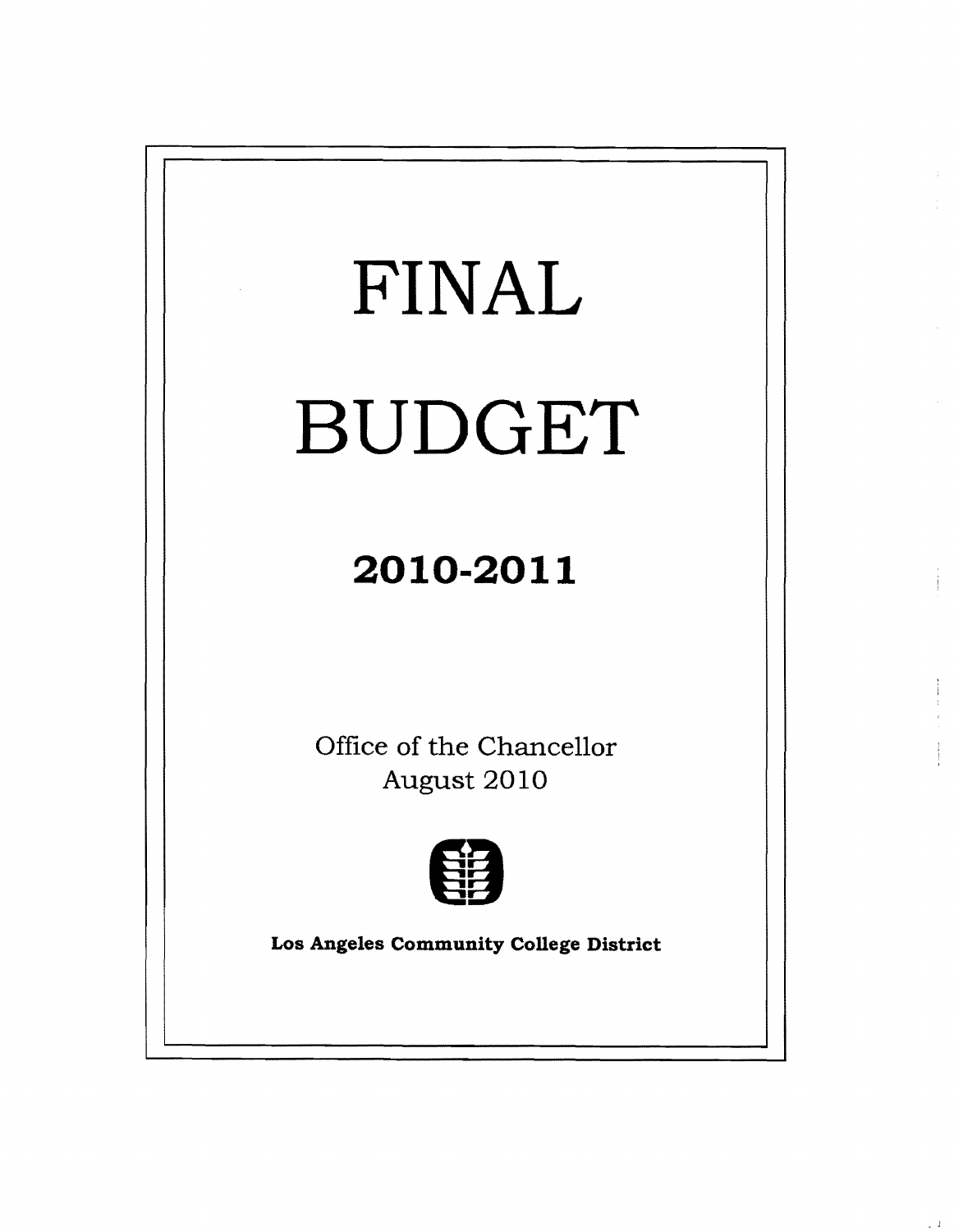

## **LOS ANGELES COMMUNITY COLLEGE DISTRICT**

E A ST. CITY. HARBOR. MISSION. PIERCE. SOUTHWEST. TRADE-TECHNICAL. VALLEY. WEST OFFICE OF THE CHANCELLOR

August25,2010

The Honorable Members of the Board of Trustees Los Angeles Community College District

In accordance with Section 58305(c) of Title 5, California Code of Regulations, presented herein is the District's 2010-2011 Final Budget for your consideration and approval.

The Final Budget is developed based on the adopted Budget Allocation Model and through consultation with the Chancellor's Cabinet and the District Budget Committee. The development of the District Budget has been an evolving process beginning with the Governor's proposed State Budget in January 2010 and the State Budget Development through August 2010.

Even though the State Budget has not been passed, the Governor's May Revise contains a negative 0.38% COLA, a 2.2 % enrollment growth and no student fee increase. As the State budget deliberation is still in progress, the District's 2010-11 Unrestricted General Fund Final Budget is planned with a negative 0.38% COLA and no advance enrollment growth funding. It also includes the budget information submitted by the colleges and the district. Each college, through its shared governing process, sets its own budget priorities to meet its institutional goals and objectives.

The District's budget for all funds is at \$2.79 billion. This budget includes \$1.67 billion of Proposition A, AA, and Measure J in the Building Bond Fund

The District's 2010-2011 Final Budget of \$2.79 billion reflects the following major budgets:

- Unrestricted General Fund revenue of \$601.07 million
- **Restricted General Fund revenue of \$97.04 million for categorical programs to support** student services and other specially funded programs
- **Bookstore Fund of \$34.35 million**
- Building Fund (Prop. A, AA, and Measure J Bonds) of \$1.67 billion
- Cafeteria Fund of \$3.13 million
- Child Development Centers Fund of \$8.9 million
- Student Financial Aid Fund of \$248.8 million
- **Special Reserve Fund (State Funded Capital Outlay Projects) of \$145.7 million**
- Debt Services Fund of \$6.4 million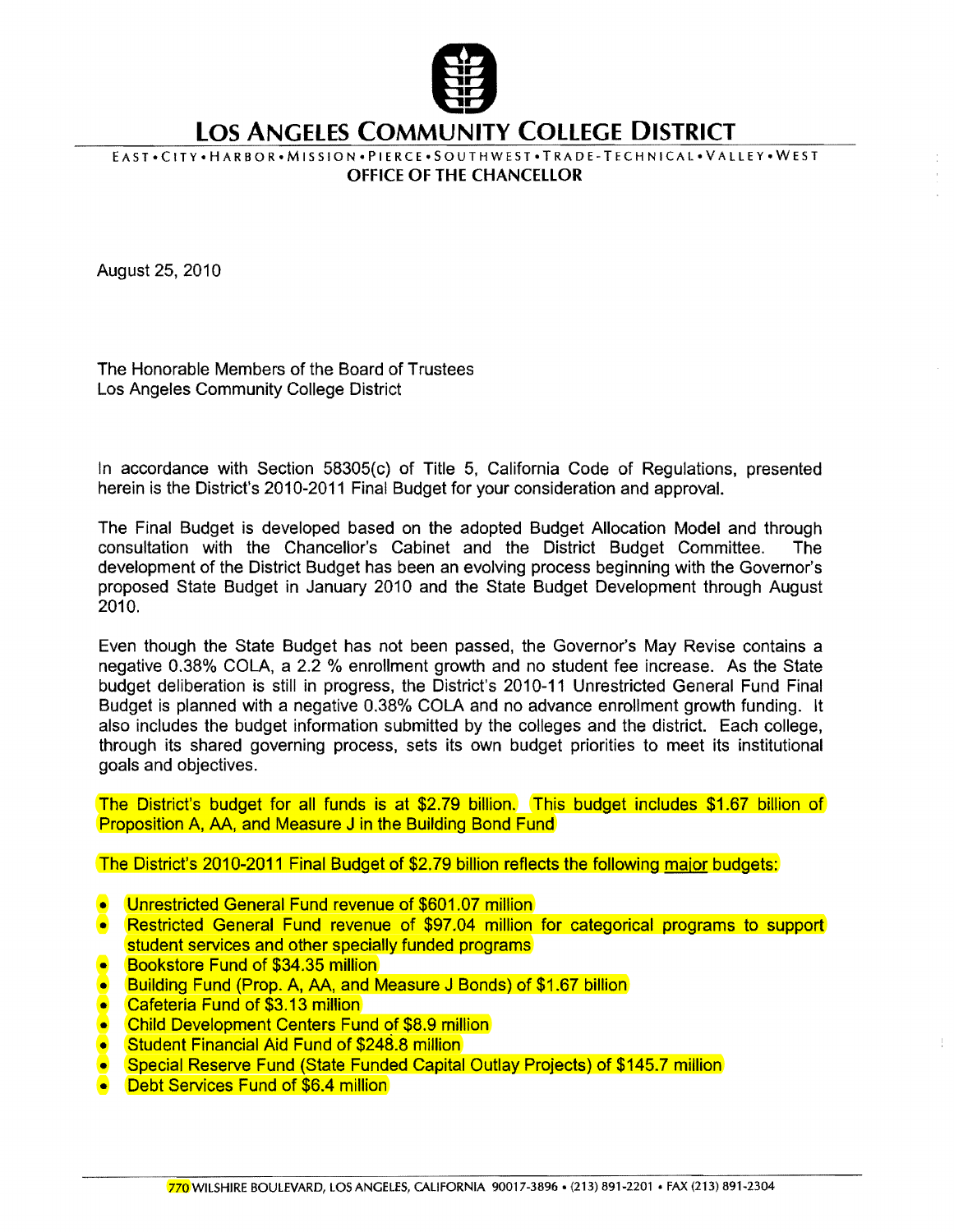The Honorable Members of the Board of Trustees Page 2 August25,2010

The District took significant measures in 2009-10 to cut class offerings, change health benefit plans, and cut support services to mitigate the impact of \$17 million in workload and \$27 million in categorical program funding reductions. As a result, the District has been able to improve its balances and financial condition. In anticipation of a continuing fiscal crisis at the state level over the next two years, the District plans to target enrollment at the level of funded FTES, meeting faculty obligations, balancing college budgets, and maintaining the District's financial health.

Your attention is directed to the Overview section of this document, which presents a more detailed discussion of the State's fiscal environment, the District's current revenue projections and planned expenditures. This Final Budget reflects the latest stage of the colleges' 2010 2011 operational plans. Changes, such as the addition of specially funded program funds and transfers of funds among accounts, are expected throughout the fiscal year.

Respectfully submitted,

Manal 1. White

Daniel J. LaVista, Ph. D. **Chancellor**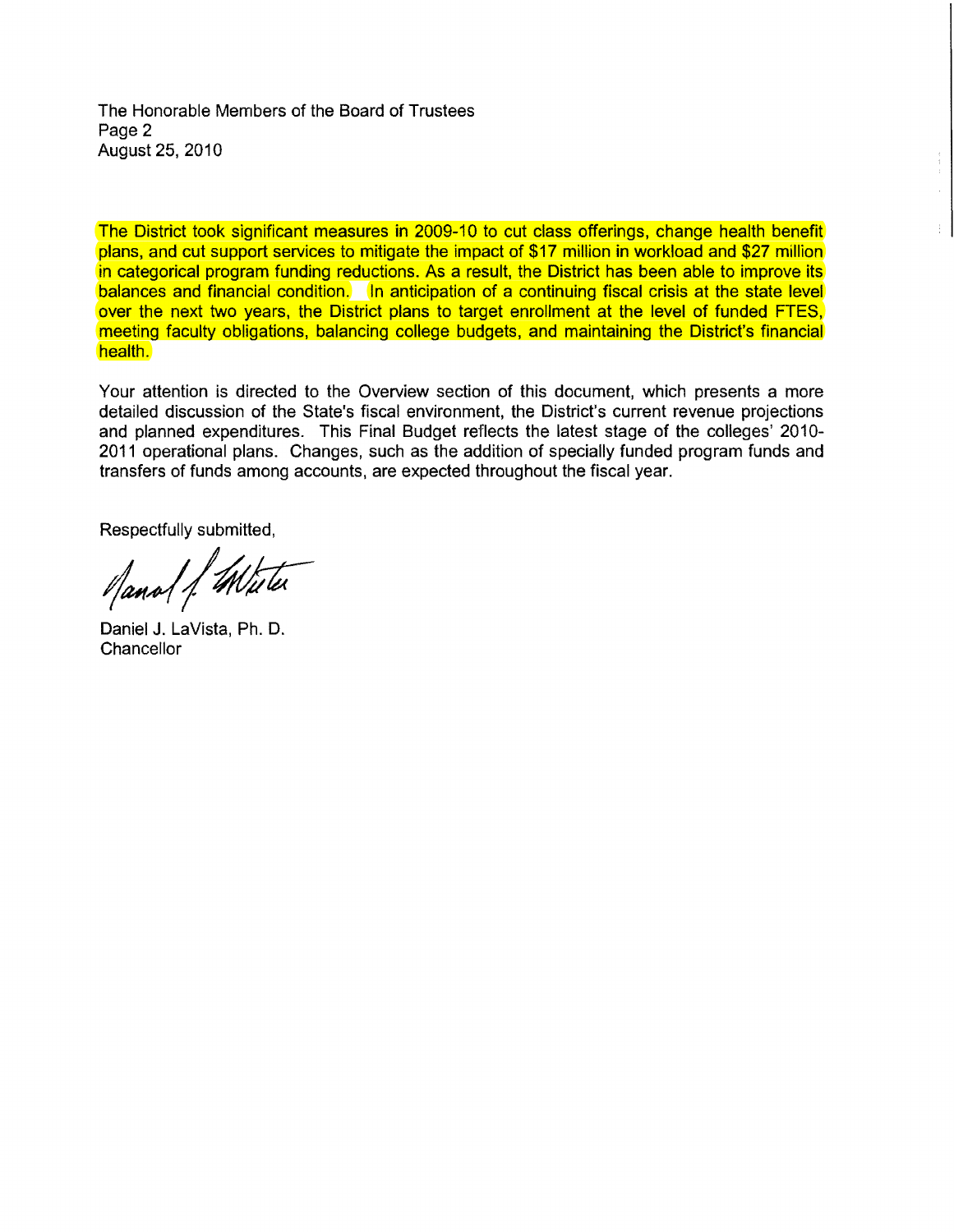## **EXECUTIVE SUMMARY**

The following is a brief summary of the District's 2010-2011 Final Budget with reference to extended discussions in the body of the document.

- The 2010-2011 Final Budget for all funds is \$2.79 billion distributed over eight funds General Fund, Bookstore Fund, Cafeteria Fund, Child Development Fund, Special Reserve Fund, Building Bond Fund, Student Financial Aid Fund, and Debt Services Fund (page 1).
- The 2010-2011 General Fund, consisting of restricted and unrestricted programs, is \$696.47 million and represents 24.9 percent of the total budget (pages 2-3).
- The Unrestricted General Fund budget, which supports the principal operations of the District, is \$601.07 million and represents 21.5 percent of the Final Budget (pages 5-8).
- The level of Unrestricted General Funds available for appropriation, which consists of beginning balances, reserve for open orders, transfers and income, is \$27.02 million more than the 2009-10 Final Budget (page 15).
	- 1) The Beginning Balance of \$73.3 million is \$27.46 million more than the 2009-10 Beginning Balance.
	- 2) State General Revenue is projected to decrease from 2009-10, primarily because of the negative COLA of \$1.85 million (-0.38%).
- 2010-2011 Unrestricted General Fund appropriations of \$601.07 million are \$27.02 million  $(4.7\%)$  more than 2009-10 Final Budget (page 8). Appropriations for the nine colleges and ITV program are at \$452.92 million, which is \$26.3 million more than 2009-10 Final Budget allocations for college locations.
- Appropriations in all Other Funds appear to be adequate to maintain planned levels of services (pages 98-113).